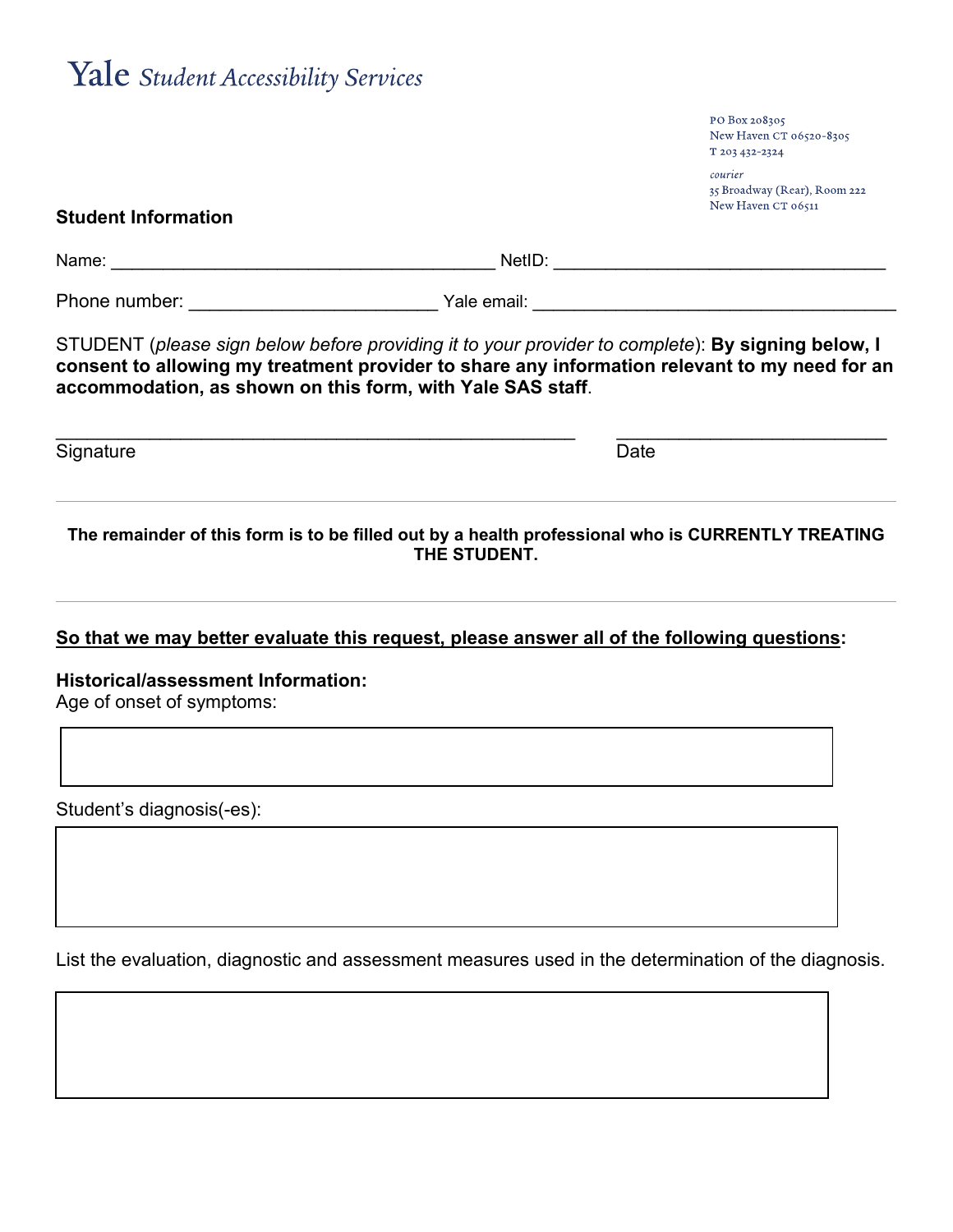Do you consider this student's condition to be stabilized OR variable?

If variable, please describe and recommend a timeframe for reassessment.

Please explain how the individual's disability prevents them from having equal access to housing in a residential setting.

## **Summary of Current Care:**

Date of initial contact with student **AND** how often have you seen them in the past 12 months?

Date of most recent formal contact/appointment with student: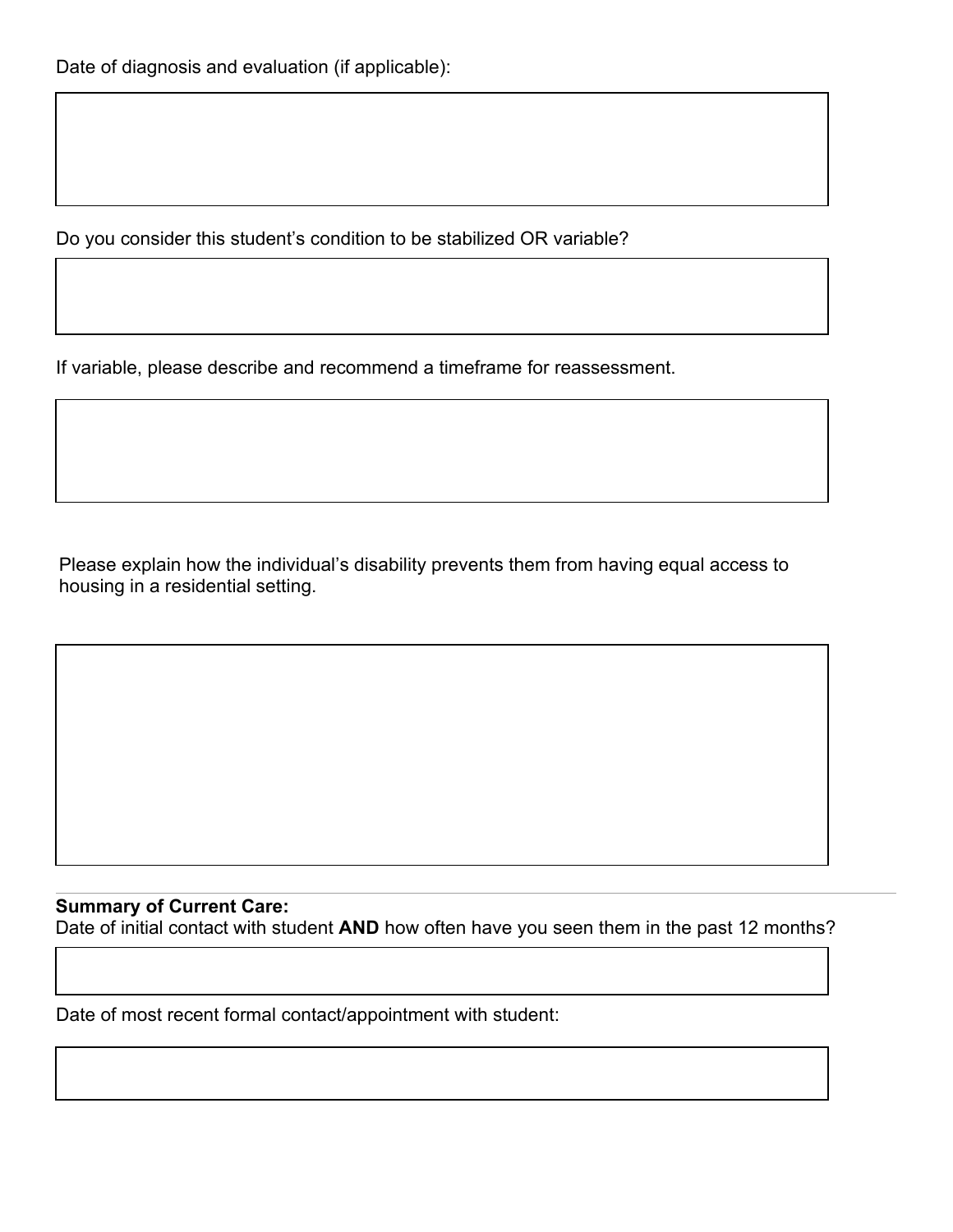Describe the settings in which these symptoms have been most evident:

Describe the impact of the student's functional limitations and the impact of these in a residential housing setting. How does the limitation rise to the level of a disability and impact the student in a residential academic environment?

Describe the student's current needs/regimen pertaining to medication, therapy or other treatments.

Describe any medication side effects and how the medication is expected to affect the student's educational performance (if applicable.)